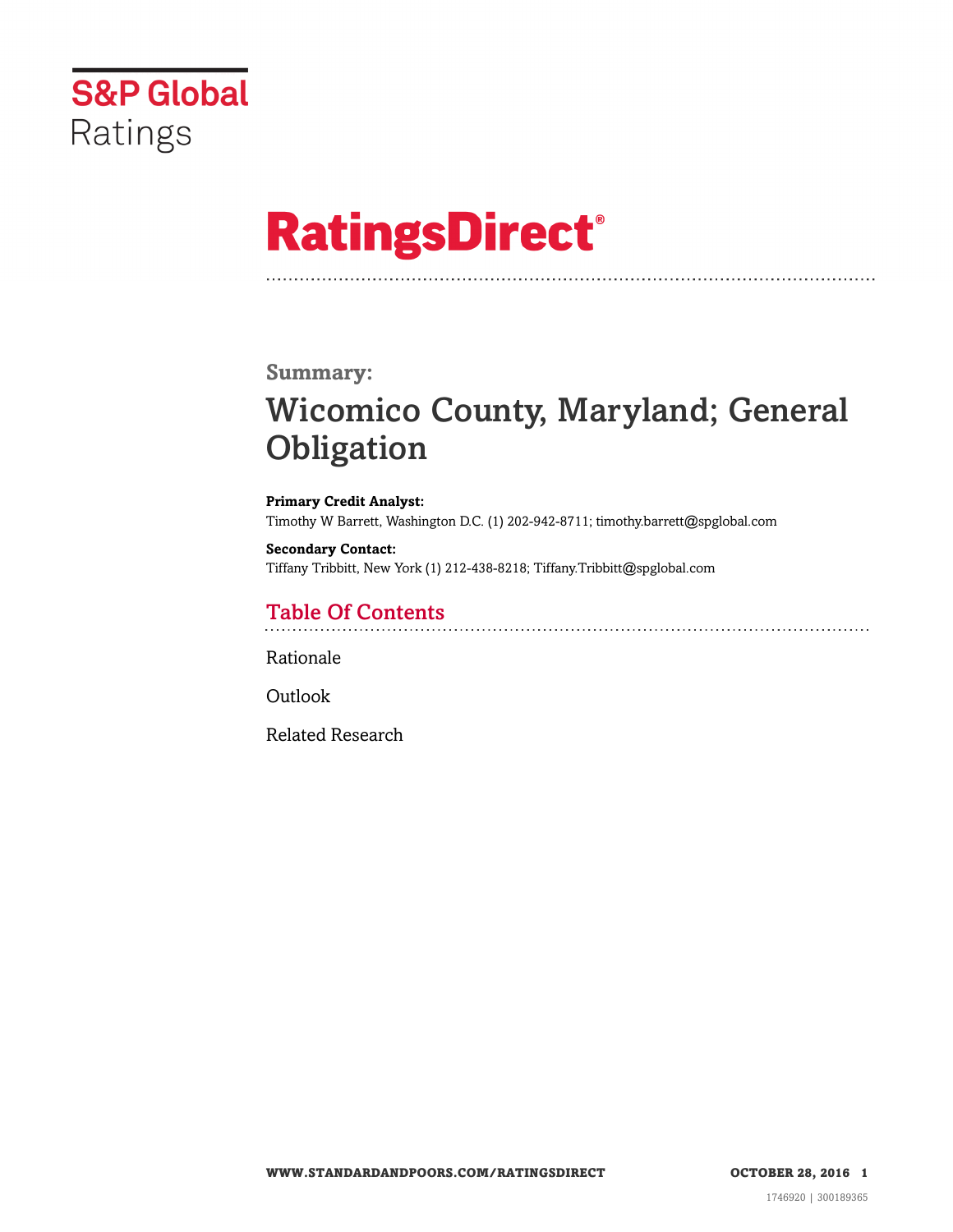# **Summary:** Wicomico County, Maryland; General Obligation

#### Credit Profile

US\$20.3 mil pub imp bnds ser 2016 due 11/01/2031 *Long Term Rating* AA+/Stable New

## <span id="page-1-0"></span>Rationale

S&P Global Ratings assigned its 'AA+' rating and stable outlook to Wicomico County, Md.'s series 2016 general obligation (GO) public improvement bonds and affirmed its 'AA+' rating, with a stable outlook, on the county's existing GO debt.

The county's full-faith-and-credit pledge secures the bonds subject to the county's self-imposed limitation on property tax increases for properties existing on the county real property tax roll prior to July 1, 2001. Wicomico County's tax limitation on properties already on the tax roll as of July 1, 2001 states that revenues derived from real property taxes can increase by the lesser of 2%, or by a CPI, relative to the previous year. Management intends to use bond proceeds to finance various county and school projects.

The rating reflects our opinion of the following factors for the county:

- Adequate economy, that has a large agricultural component and is anchored by a number of large stabilizing institutions, including Salisbury University and the University of Maryland-Eastern Shore;
- Strong budgetary performance, including results for fiscal 2015, which closed with an operating surplus in the general fund, albeit with an operating deficit at the total governmental fund level in fiscal 2015 due primarily to pay-go capital spending, in addition to an expected surplus in fiscal 2016;
- Very strong budgetary flexibility, with an available fund balance in fiscal 2015 of 38% of operating expenditures, after accounting for committed reserves that with council approval could be used for general expenses, in addition to available reserves at the end of fiscal 2016 equaling nearly 45% of expenditures according to unaudited results;
- Very strong liquidity, with total government available cash at 58.2% of total governmental fund expenditures and 6.6x governmental debt service, and access to external liquidity we consider strong;
- Very strong management, with "strong" financial policies and practices under our Financial Management Assessment methodology;
- Strong debt and contingent liability profile, with debt service carrying charges at 8.9% of expenditures and net direct debt that is 95.6% of total governmental fund revenue, as well as low overall net debt at less than 3% of market value and rapid amortization, with 65.6% of debt scheduled to be retired in 10 years; and
- Very strong institutional framework score.

#### Adequate economy

We consider Wicomico County's economy adequate. The county has an estimated population of 101,614. The county benefits, in our view, from a stabilizing institutional influence. The county has a projected per capita effective buying income of 93.1% of the national level and per capita market value of \$60,380. Overall, the county's market value grew by 0.6% over the past year to \$6.1 billion in 2017. The county unemployment rate was 6.8% in 2015.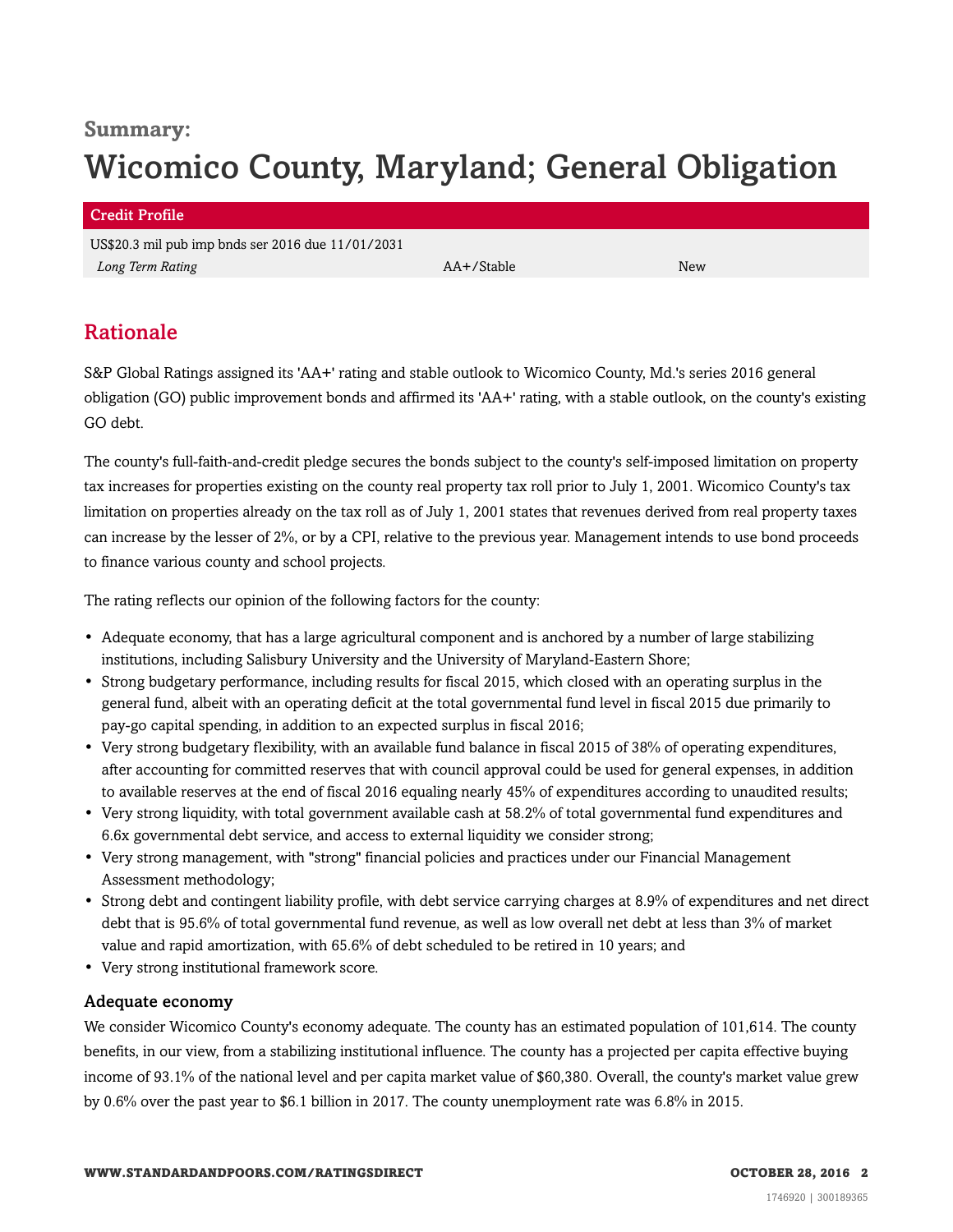The county is on Maryland's eastern shore. The City of Salisbury, the county seat, accounts for an estimated 40% of the county's population; the city serves as the Delmarva Peninsula's economic and cultural center. While agriculture, mainly poultry production, remains the county's most prominent economic activity, there has also been gradual, but consistent, business growth and diversification. Medical, manufacturing, retail, and service sector growth has aided employment and property tax base expansion. Nonetheless, nearly one-third of county land is agricultural, and more than 39% is either forest land or vacant.

A number of stabilizing institutions anchor the county, including:

- Wor-Wic Community College (10,000 students);
- Salisbury University (an estimate of more than 8,700); and
- The University of Maryland-Eastern Shore (4,200).

In addition, Perdue Foods (1,600 employees) maintains its headquarters in the county. Furthermore, Peninsula Regional Medical Center (2,900 employees) is consistently rated one of the nation's 100 leading hospitals.

The property tax base demonstrated, in our view, very strong growth from fiscal years 2000-2010. Assessed value (AV) increased by 118% during the 10-year period to \$7.7 billion in fiscal 2010. Management attributes strong AV growth to residential price appreciation and strong new residential and commercial permit growth. Since fiscal 2010, AV has decreased due to the recession and decreased home values. It has decreased by 19% in the past five fiscal years to \$6.1 billion for fiscal 2017. The county assesses property at 100% of market value. Despite the decreases, market value per capita remains strong in our view.

#### Strong budgetary performance

Wicomico County's budgetary performance is strong in our opinion. The county had surplus operating results in the general fund of 2.8% of expenditures, but a deficit result across all governmental funds of 4.5% in fiscal 2015 due primarily to pay-go capital spending. General fund operating results of the county have been stable over the last three years, with a result of 2.0% in 2014 and a result of 3.8% in 2013.

The county's budget for fiscal 2017 totaled \$135.0 million, which was a 4.6% increase from the previous year's budget, and included \$6.0 million for one-time costs, which is consistent with prior years. The tax rate increased very slightly for the year to \$0.9520 for fiscal 2017 from \$0.9518 per \$100 of AV. We understand that management expects to end the year with close-to-breakeven operations due to very conservative budget estimates. As such, we expect Wicomico's budgetary performance to remain strong.

For fiscal 2016, management budgeted the use of \$6.2 million for one-time costs. However, primarily due to very conservative budget estimates, it is our understanding that unaudited results for fiscal 2016 show an \$8.9 million surplus. Specifically, general fund revenues came in \$8.8 million above budget, while expenses came in about \$6.2 million below budget. Income taxes, in particular, came in 17.7% above budget primarily due to very low unemployment numbers in the county.

For fiscal 2015, Wicomico generated a \$3.6 million surplus despite appropriating \$5.7 million of the fund balance for one-time purposes. Revenues came in well above budget while expenditures came in below budget. Management increased the property tax rate to 95.16 cents for fiscal 2015 from 90.8 cents in fiscal 2014.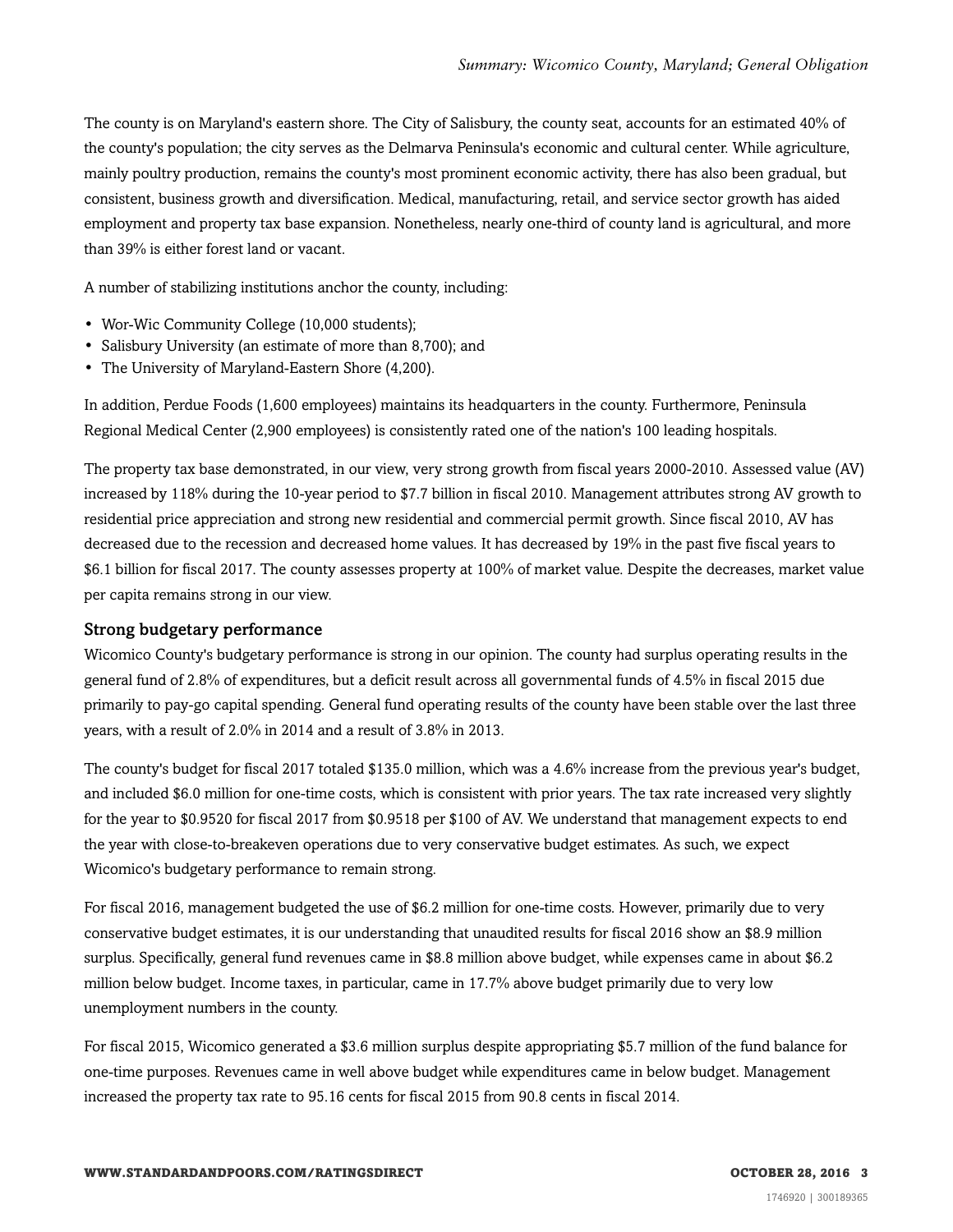The county has a diverse revenue stream, led by property and income taxes that generate about 48% and 36%, respectively, of general fund revenue.

#### Very strong budgetary flexibility

Wicomico County's budgetary flexibility is very strong, in our view, with an available fund balance in fiscal 2015 of 38% of operating expenditures, or \$48.5 million. We expect the available fund balance to remain above 30% of expenditures for the current and next fiscal years, which we view as a positive credit factor.

The county has a history of maintaining what we consider very strong available general fund balances after accounting for committed reserves available for operating expenses following council approval. Committed reserves consist of the 5% rainy-day fund that the county maintains, according to its fund balance policy, as well as reserves appropriated in subsequent fiscal years for one-time, nonrecurring expenditures.

Unaudited fiscal 2016 results indicate available reserves increased by \$8.9 million. As such, we expect total available reserves, including committed reserves, to equal nearly \$58 million at the end of fiscal 2016, or close to 45% of expenditures.

For fiscal 2017, we understand management budgeted to use \$6.0 million of reserves for one-time capital expenditures. Nevertheless, given management's history of very conservative budgeting, we expect the county to end the year with close-to-breakeven results and with total available reserves remaining very strong.

Despite having very strong budgetary flexibility, Wicomico, in our opinion, has somewhat limited revenue-raising flexibility. Most of its general fund revenues are derived from property and income taxes, which generate 48% and 36% of revenues, respectively. The county maintains a self-imposed limitation on property tax increases, which states that revenues derived from real property taxes can increase by the lesser of 2%, or by CPI, relative to the previous year for properties on the tax roll prior to July 1, 2001. However, under certain circumstances, the county may raise property tax revenues above this limit if it is for education purposes. In addition, it currently levies at the maximum 3.2% income tax rate. Nevertheless, it does have some revenue-raising flexibility in the form of management's ability to increase fees, increase its recordation tax, or impose a transfer tax or a rain tax for stormwater management.

#### Very strong liquidity

In our opinion, Wicomico County's liquidity is very strong, with total government available cash at 58.2% of total governmental fund expenditures and 6.6x governmental debt service in 2015. In our view, the county has strong access to external liquidity if necessary.

The county maintains most of its cash and equivalents in the Maryland Local Government Investment Pool. We understand that it does not have any alternative financings that could materially alter its liquidity position. And there is no indication that the county's liquidity position will deteriorate in the near term.

#### Very strong management

We view the county's management as very strong, with "strong" financial policies and practices under our Financial Management Assessment methodology, indicating financial practices are strong, well embedded, and likely sustainable.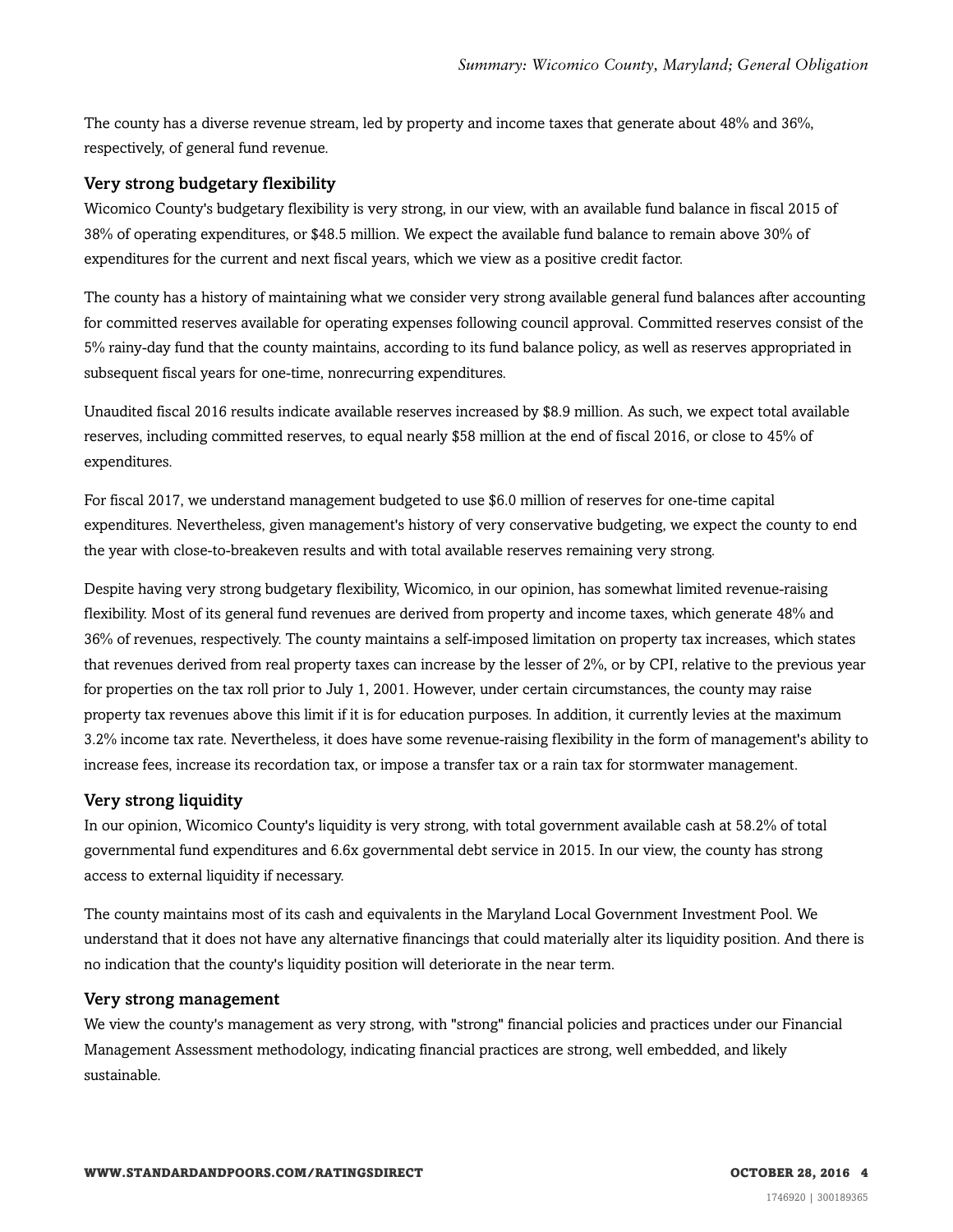Highlights of the county's financial practices include:

- Historically conservative budgeting that consistently underestimates general fund revenues and overestimates expenses,
- Bi-monthly budget updates including budget to actuals that are provided to council,
- A formal debt management policy that maintains debt affordability ratios,
- Long-term financial projections that extend out five years and are updated annually,
- A five-year rolling capital improvement plan (CIP) tied to the operating budget that identifies all revenue sources,
- Investment policies that mirror state policies with management sharing all data with the county council on a monthly basis,
- A formalized reserve policy that includes a fully funded rainy day fund set at 5% of the general fund budget.

#### Strong debt and contingent liability profile

In our view, Wicomico County's debt and contingent liability profile is strong. Total governmental fund debt service is 8.9% of total governmental fund expenditures, and net direct debt is 95.6% of total governmental fund revenue. Overall net debt is low at 2.1% of market value, and approximately two-thirds of the direct debt is scheduled to be repaid within 10 years, which are in our view positive credit factors.

The fiscal years 2017-2021 CIP is, in our opinion, manageable at \$118.5 million. The bulk of the five-year CIP is for general government purposes as well as school expansion and renovations. The county expects to fund approximately 17% of the CIP through bonding; it also intends to fund approximately 47% through state, federal, and private sources. The remaining one-third of funding will likely come from pay-as-you-go financing.

Wicomico County's combined required pension and actual other postemployment benefits (OPEB) contributions totaled 4.7% of total governmental fund expenditures in 2015. Of that amount, 1.4% represented required contributions to pension obligations, and 3.3% represented OPEB payments. The county has made the full annual required pension contribution in each of the last three years.

The county provides pension and retirement benefits for general and public safety employees through a group pension disbursement contract with Aetna Life Insurance Co. and an investment manager contract with Croft Leominster Inc. The county deferred funding to the pension trust in fiscal years 2010 and 2011; however, it restored full funding to the pension trust in fiscal 2013, as well as in fiscal years 2014 and 2015. As of July 1, 2016, the pension plan was 82% funded. Wicomico's proportionate share of the net pension liability totals \$6.6 million, assuming a 7.75% discount rate.

Historically, the county has funded OPEB through pay-as-you-go financing. However, it deferred contributions to the OPEB trust fund in fiscal years 2010, 2011, and 2012. We understand that management fully restored contributions to the OPEB trust fund in fiscal 2013. In fiscal 2015, the county contributed \$1.5 million to the trust fund, as well as \$3.2 million of retiree claim costs, for a total of \$4.7 million in OPEB contributions. As of July 1, 2016, the unfunded OPEB obligation totaled \$21.3 million; it was 47.3% funded. We understand that management plans to continue paying down the OPEB unfunded actuarial liability and projects that by fiscal 2029 the county's OPEB liability will be 89% funded.

#### Very strong institutional framework

The institutional framework score for Maryland counties is very strong.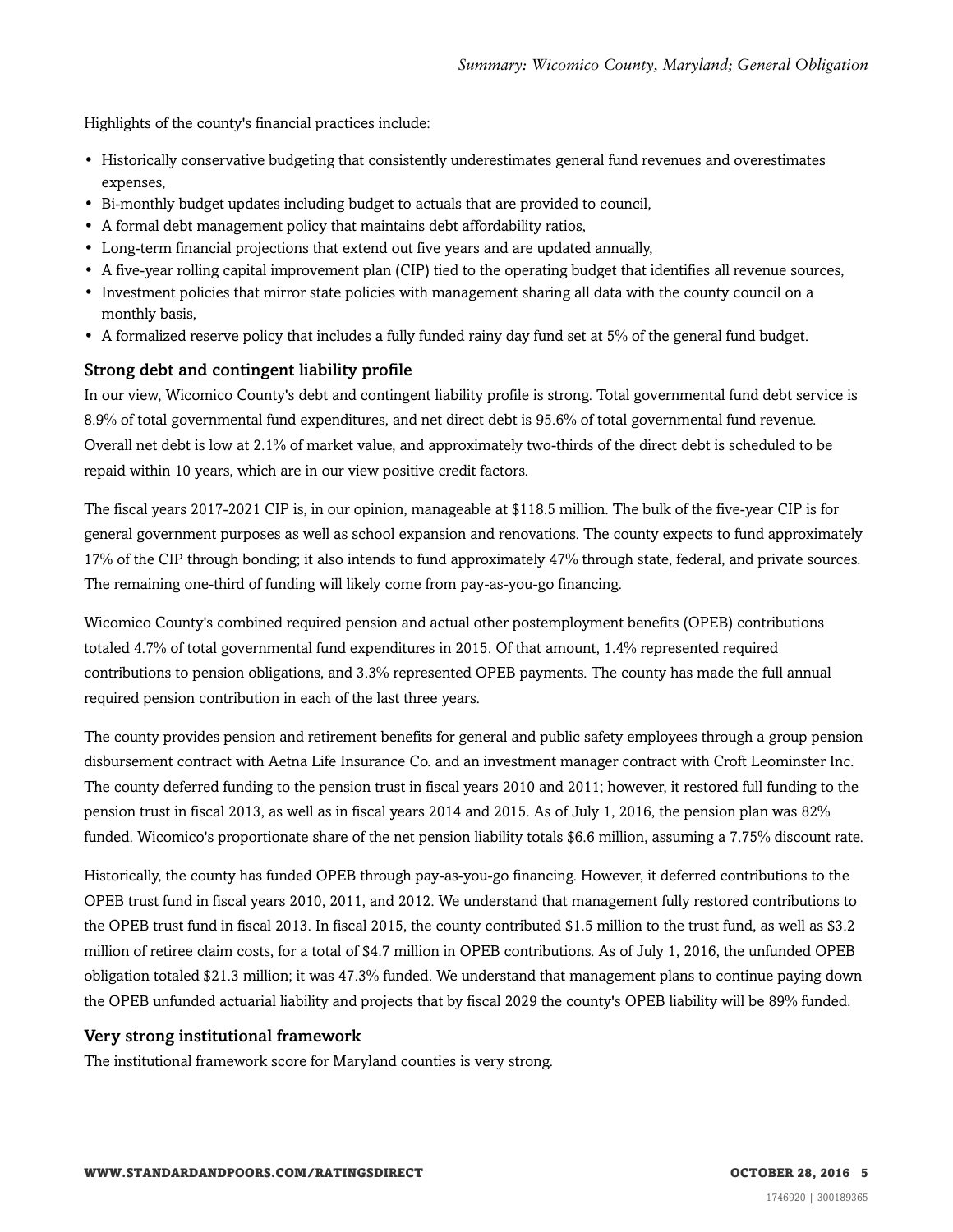# <span id="page-5-0"></span>**Outlook**

The stable outlook reflects S&P Global Ratings' opinion of Wicomico County's large, diverse, and growing economy. The outlook also reflects our opinion that management will likely continue to manage its budget conservatively in response to economic conditions and maintain its strong finances. We believe the county's strong financial management practices and policies should help support what we consider its strong financial performance. It is our opinion that overall debt will likely remain close to current levels due to the county's above-average amortization, providing additional rating stability. Therefore, we do not currently expect to change the rating within the outlook's two-year period.

#### Upside Scenario

We could raise the rating if Wicomico's economic metrics were to significantly improve such that the county's economic profile was commensurate with that of other 'AAA' rated municipalities, coupled with the maintenance of its strong financial position, including strong budgetary flexibility and liquidity.

#### Downside Scenario

The rating could be negatively pressured if the county were to experience unexpected and significant financial distress, leading to significantly reduced budgetary flexibility and liquidity levels.

# <span id="page-5-1"></span>Related Research

- S&P Public Finance Local GO Criteria: How We Adjust Data For Analytic Consistency, Sept. 12, 2013
- Incorporating GASB 67 And 68: Evaluating Pension/OPEB Obligations Under Standard & Poor's U.S. Local Government GO Criteria, Sept. 2, 2015

| Ratings Detail (As Of October 28, 2016)     |                  |          |
|---------------------------------------------|------------------|----------|
| Wicomico Cnty GO                            |                  |          |
| Long Term Rating                            | $AA+$ /Stable    | Affirmed |
| Wicomico Cnty GO                            |                  |          |
| Long Term Rating                            | $AA + /$ Stable  | Affirmed |
| <b>Wicomico Cnty GO</b>                     |                  |          |
| <b>Unenhanced Rating</b>                    | AA+(SPUR)/Stable | Affirmed |
| Many issues are enhanced by bond insurance. |                  |          |

Certain terms used in this report, particularly certain adjectives used to express our view on rating relevant factors, have specific meanings ascribed to them in our criteria, and should therefore be read in conjunction with such criteria. Please see Ratings Criteria at www.standardandpoors.com for further information. Complete ratings information is available to subscribers of RatingsDirect at www.globalcreditportal.com. All ratings affected by this rating action can be found on the S&P Global Ratings' public website at www.standardandpoors.com. Use the Ratings search box located in the left column.